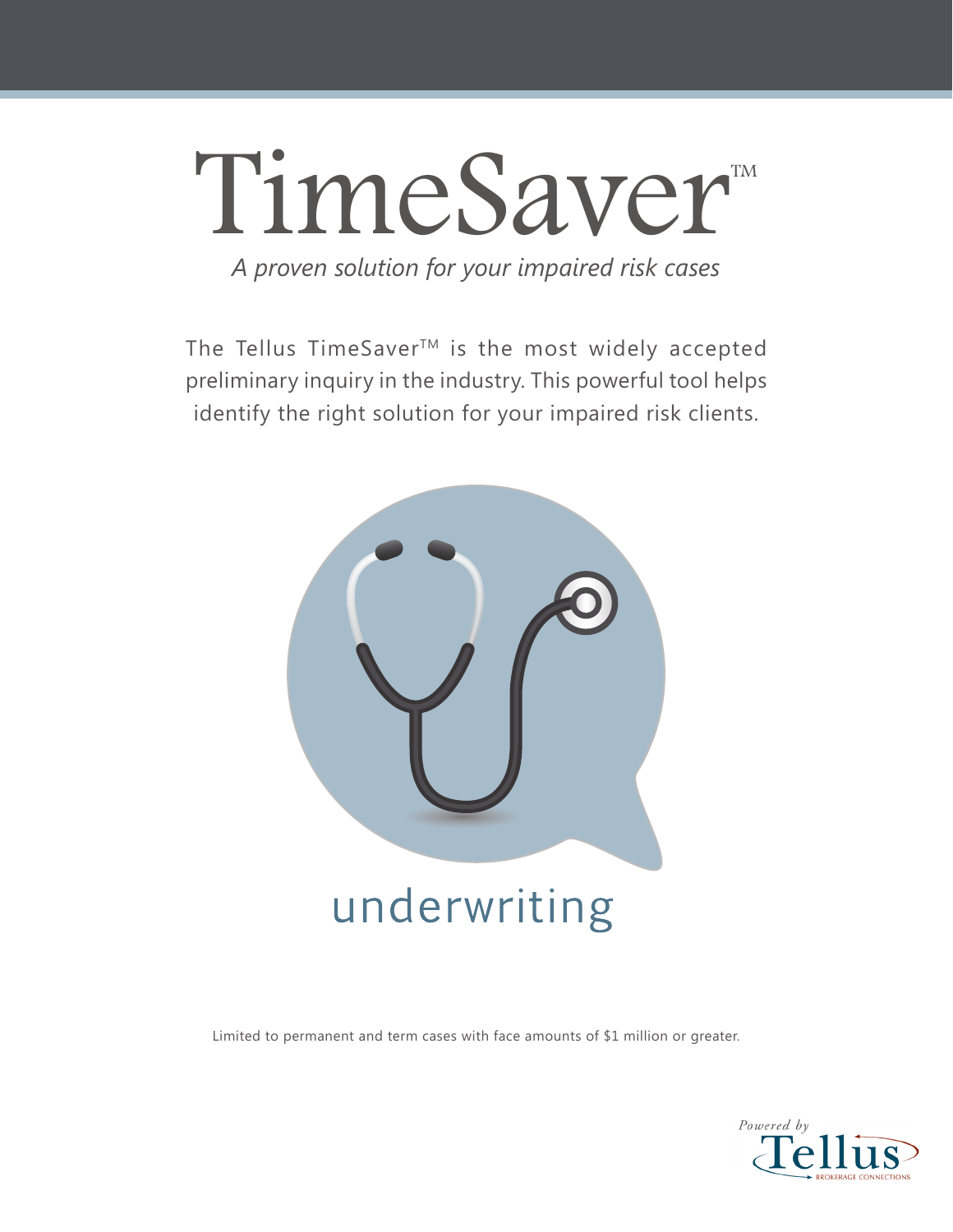### The Tellus TimeSaver TM

The Tellus TimeSaver™ (our informal inquiry) helps to identify potential solutions for your impaired risk clients by expediting the research of multiple carriers and determining which are more likely underwrite your clients to obtain a competitive offer.

### GOALS

The goals section of the TimeSaver asks for imperative information that will help your Underwriter and sales team narrow down which carriers will be the best candidates for your clients. By knowing the premium tolerance, product information, and if the case was previously sent to carriers, we can focus on how to specifically negotiate with each carrier – helping to get you the offer needed to complete a sale.

### PERSONAL HISTORY

The TimeSaver allows you to collect details that would not necessarily be addressed in medical records. Hazardous avocations, foreign travel, and driving history are important factors often overlooked in the informal underwriting process. Since these factors have a direct impact on the underwriting rate class, providing this information at the start of the process allows your Underwriter to address these issues head on, eliminating surprises and delays later in the underwriting process.

#### MEDICAL INFORMATION

Our job is to tell your client's story to the carrier. The TimeSaver can be instrumental in collecting the details of your client's medical history that helps our underwriters tell the story. Contact information for doctors, dates of treatments, medications, and build are pertinent aspects of any case. By you fully completing all medical sections of the TimeSaver – especially providing information on the more complex medical issues such as cancer, diabetes, or cardiac disease – valuable insight is gained to help determine what medical records should be ordered upfront, reducing the overall time it takes to complete the file.

While an offer is never guaranteed until the formal process is finalized, with a fully completed TimeSaver, the most accurate facts can present each case in a more favorable light.

### **CREDITS**

The purpose of this section is to help your Underwriter best position your file with our carriers by highlighting any additional positive aspects of your medical or social history. Several of our carriers have crediting programs that can improve a proposed insured's underwriting assessment by one or more classes.

The TimeSaver is limited to permanent and term cases with face amounts of \$1 million or greater.

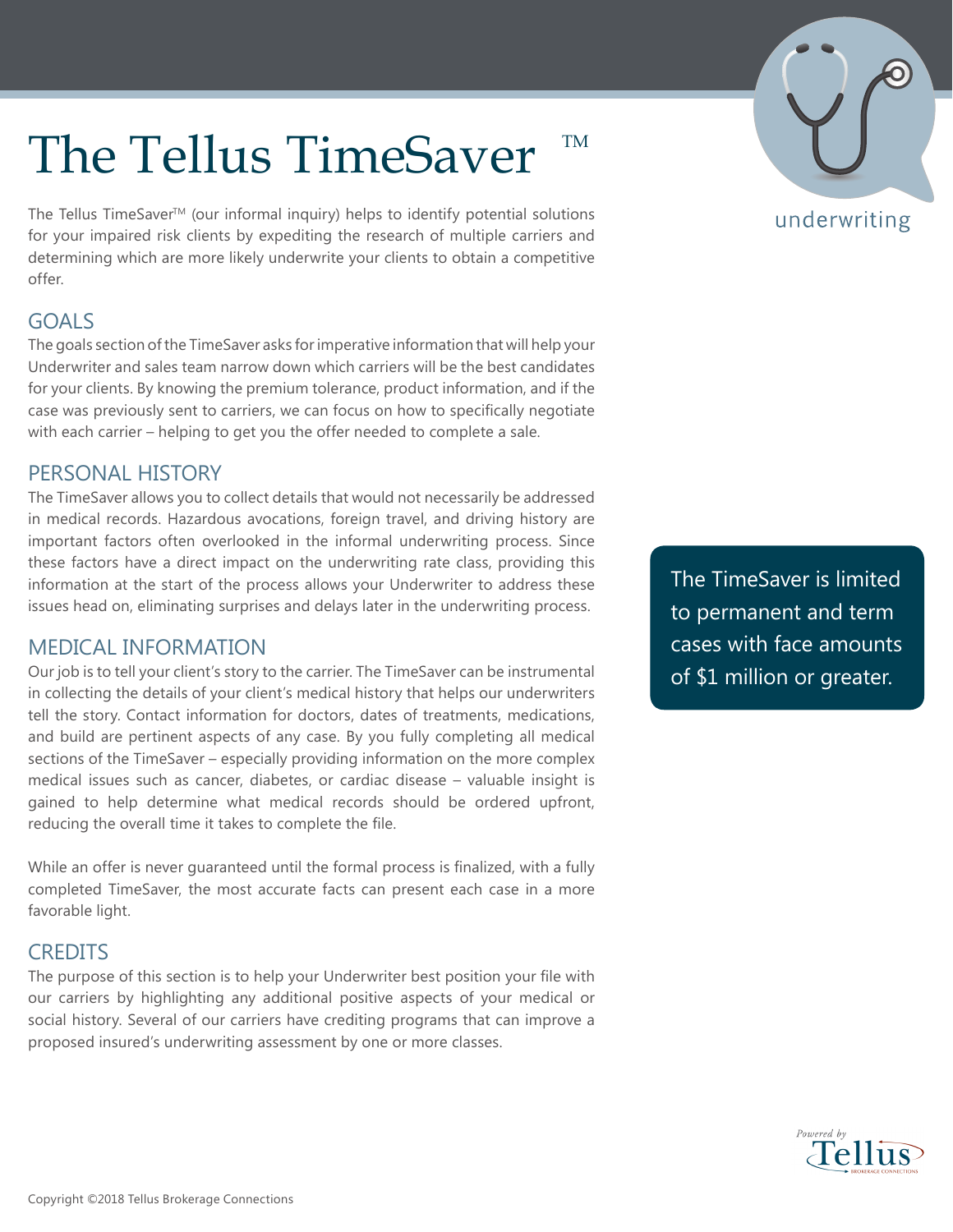

rev. 01.31.2018

### TimeSaver™

#### **Preliminary Inquiry** — Not an application for life insurance.

This TimeSaver™ form is used exclusively to gather specific information on a proposed insured's medical history and other factors that may impact underwriting and rating classification. This is not an application for insurance and in no way guarantees a specific underwriting class or binds any insurance coverage with any insurance carrier.

| Account<br>. Manager | Phone<br>_____ |
|----------------------|----------------|
|                      |                |

| PERSONAL HISTORY (this section must be completed)                             |                                                           |        |                                                        |                 |                       |                                 |
|-------------------------------------------------------------------------------|-----------------------------------------------------------|--------|--------------------------------------------------------|-----------------|-----------------------|---------------------------------|
| Name<br>Male                                                                  |                                                           | Female | Social Security Number                                 |                 |                       |                                 |
| Address                                                                       |                                                           | City   |                                                        |                 | Zip<br>State          |                                 |
| Date of Birth                                                                 | Age                                                       | Height |                                                        | Weight          | Monthly Earned Income | Net Worth                       |
| Occupation                                                                    |                                                           |        |                                                        |                 |                       |                                 |
| Is the client a Foreign National?                                             | $\blacksquare$ No<br>Yes                                  |        | If yes, list country of citizenship                    |                 |                       |                                 |
| Has the client traveled<br>$\Box$ Yes $\Box$ No<br>outside the United States? |                                                           |        | If yes, list the countries and dates visited<br>Please |                 |                       | complete the                    |
| Green Card?<br><b>Yes</b><br>Type of Visa                                     | <b>No</b>                                                 |        |                                                        |                 |                       | Foreign Travel<br>Questionnaire |
|                                                                               |                                                           |        |                                                        |                 |                       |                                 |
| <b>PRODUCER INFORMATION</b> (this section must be completed)<br>Name          |                                                           |        | Social Security Number                                 | Producer Number |                       |                                 |
|                                                                               |                                                           |        |                                                        |                 |                       |                                 |
|                                                                               |                                                           |        |                                                        |                 |                       |                                 |
| Address                                                                       |                                                           | City   |                                                        |                 | State                 | Zip                             |
| Phone                                                                         |                                                           | Fax    |                                                        |                 | Email Address         |                                 |
| Have you submitted this case previously?                                      | Yes                                                       | No     |                                                        |                 |                       |                                 |
|                                                                               | <b>GOALS OF THE CASE</b> (this section must be completed) |        |                                                        |                 |                       |                                 |
| What is the ultimate goal of the case?                                        |                                                           |        |                                                        |                 |                       |                                 |
| What premium is needed to place the case?                                     |                                                           |        |                                                        |                 |                       |                                 |

| Where has the case been shopped and list the outcome?                                                                                                                                            |                      |                                              |                     |
|--------------------------------------------------------------------------------------------------------------------------------------------------------------------------------------------------|----------------------|----------------------------------------------|---------------------|
| Are there any carriers we shouldn't consider?                                                                                                                                                    |                      |                                              |                     |
| Did you discuss this case with an Advanced Sales Associate?                                                                                                                                      | Yes  <br>  INo       | Please check if applicable                   |                     |
| Did you discuss this case with an Underwriter?                                                                                                                                                   | $Yes \mid \text{No}$ | Business Planning   Estate Planning<br>Other | Charitable Planning |
| If yes, who? $\frac{1}{2}$                                                                                                                                                                       |                      |                                              |                     |
| Is your client interested in the following?                                                                                                                                                      |                      |                                              |                     |
| Annuities<br>  LTC Hybrid Product<br>Disability Insurance<br>Traditional Long Term Care Insurance<br>(please complete the Disability questionnaire on the website and attach to this TimeSaver™) |                      |                                              |                     |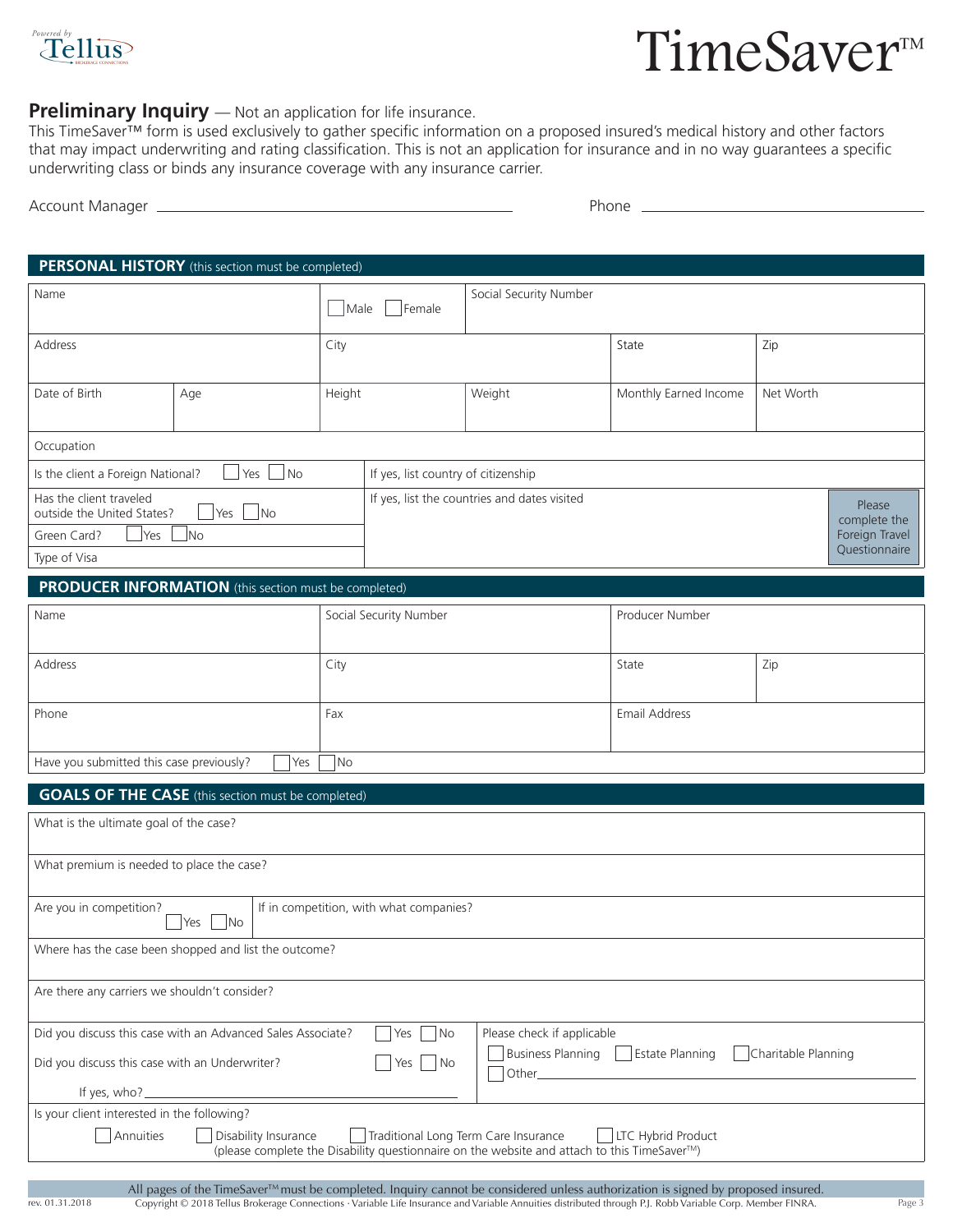

Proposed Insured \_\_

rev. 01.31.2018

| <b>REQUESTED COVERAGE</b> (this section must be completed)                                                                   |                                                                                                            |                                                                                                                                                                 |                     |                                           |     |                           |  |
|------------------------------------------------------------------------------------------------------------------------------|------------------------------------------------------------------------------------------------------------|-----------------------------------------------------------------------------------------------------------------------------------------------------------------|---------------------|-------------------------------------------|-----|---------------------------|--|
| <b>Minimum Consideration: \$1 million face</b><br>amount for permanent and term products                                     |                                                                                                            | Survivorship (please have other proposed insured submit TimeSaver™ as well)<br>Universal Life<br>Variable Life<br>Whole Life<br>LTC Rider<br>Term, Level Period |                     |                                           |     |                           |  |
| Face amount desired?                                                                                                         |                                                                                                            | Possibly<br>Will these premiums be financed?<br>Yes<br> No                                                                                                      |                     |                                           |     |                           |  |
|                                                                                                                              |                                                                                                            | If you are replacing coverage, will there be any 1035 money with this replacement?                                                                              | Yes<br><b>No</b>    | If yes, what amount will be carried over? |     |                           |  |
|                                                                                                                              | Was a recommendation made to the proposed insured to:<br>Hold this insurance coverage in a qualified plan? | Use distributions from an IRA or qualified plan to purchase this insurance coverage? $\Box$ Yes $\Box$<br>- INo<br><b>No</b><br>Yes                             |                     |                                           |     |                           |  |
|                                                                                                                              | Provide details on pending and in-force coverage:                                                          |                                                                                                                                                                 |                     |                                           |     |                           |  |
| Company                                                                                                                      | Policy/Application Date                                                                                    | Amount                                                                                                                                                          | Class/Rating Issued | Current Premium                           |     | Do you intend to replace? |  |
|                                                                                                                              |                                                                                                            |                                                                                                                                                                 |                     |                                           |     |                           |  |
|                                                                                                                              |                                                                                                            |                                                                                                                                                                 |                     |                                           |     |                           |  |
|                                                                                                                              |                                                                                                            |                                                                                                                                                                 |                     |                                           |     |                           |  |
|                                                                                                                              | Life Settlements: Indicate any activity in the past five years                                             |                                                                                                                                                                 |                     |                                           |     |                           |  |
|                                                                                                                              | TOBACCO/NICOTINE USAGE (this section must be completed)                                                    |                                                                                                                                                                 |                     |                                           |     |                           |  |
| Has your client ever smoked cigarettes:                                                                                      |                                                                                                            |                                                                                                                                                                 |                     |                                           |     |                           |  |
| Yes<br>  No                                                                                                                  | If yes, date of last usage:                                                                                |                                                                                                                                                                 |                     |                                           |     |                           |  |
|                                                                                                                              |                                                                                                            | Has your client used other tobacco or nicotine containing products (examples: cigars, pipe, snuff, nicotine gum or patch)                                       |                     |                                           | Yes | <b>No</b>                 |  |
| If yes, provide types and last date of use:                                                                                  |                                                                                                            |                                                                                                                                                                 |                     |                                           |     |                           |  |
|                                                                                                                              | <b>MARIJUANA USAGE</b> (this section must be completed)                                                    |                                                                                                                                                                 |                     |                                           |     |                           |  |
| Does your client use marijuana                                                                                               | Yes<br>N <sub>o</sub>                                                                                      | If yes, complete the following:                                                                                                                                 |                     |                                           |     |                           |  |
| Recreational/Social<br>Purpose                                                                                               | Medicinal                                                                                                  | Frequency ______times per                                                                                                                                       | Month<br>Day        | <b>Year</b>                               |     |                           |  |
| Delivery Method   Ingested<br>Vaporized<br>Inhaled<br>Date Last Used                                                         |                                                                                                            |                                                                                                                                                                 |                     |                                           |     |                           |  |
| <b>MEDICAL HISTORY</b> (this section must be completed)                                                                      |                                                                                                            |                                                                                                                                                                 |                     |                                           |     |                           |  |
|                                                                                                                              |                                                                                                            | Doctor's name, address, phone                                                                                                                                   |                     | Date                                      |     | Illness/Reason            |  |
| Who is your client's primary care physician?<br>When did your client last consult him/her?<br>Any ongoing medical treatment? |                                                                                                            |                                                                                                                                                                 |                     |                                           |     |                           |  |
| What other physicians has your client consulted during the past five years? Why?<br>(do not include insurance examinations)  |                                                                                                            |                                                                                                                                                                 |                     |                                           |     |                           |  |
| In what hospitals, clinics, drug/alcohol treatment centers, or other health facilities has your client ever<br>been treated? |                                                                                                            |                                                                                                                                                                 |                     |                                           |     |                           |  |
| List all medications, including over-the-counter drugs and vitamins                                                          |                                                                                                            |                                                                                                                                                                 |                     |                                           |     |                           |  |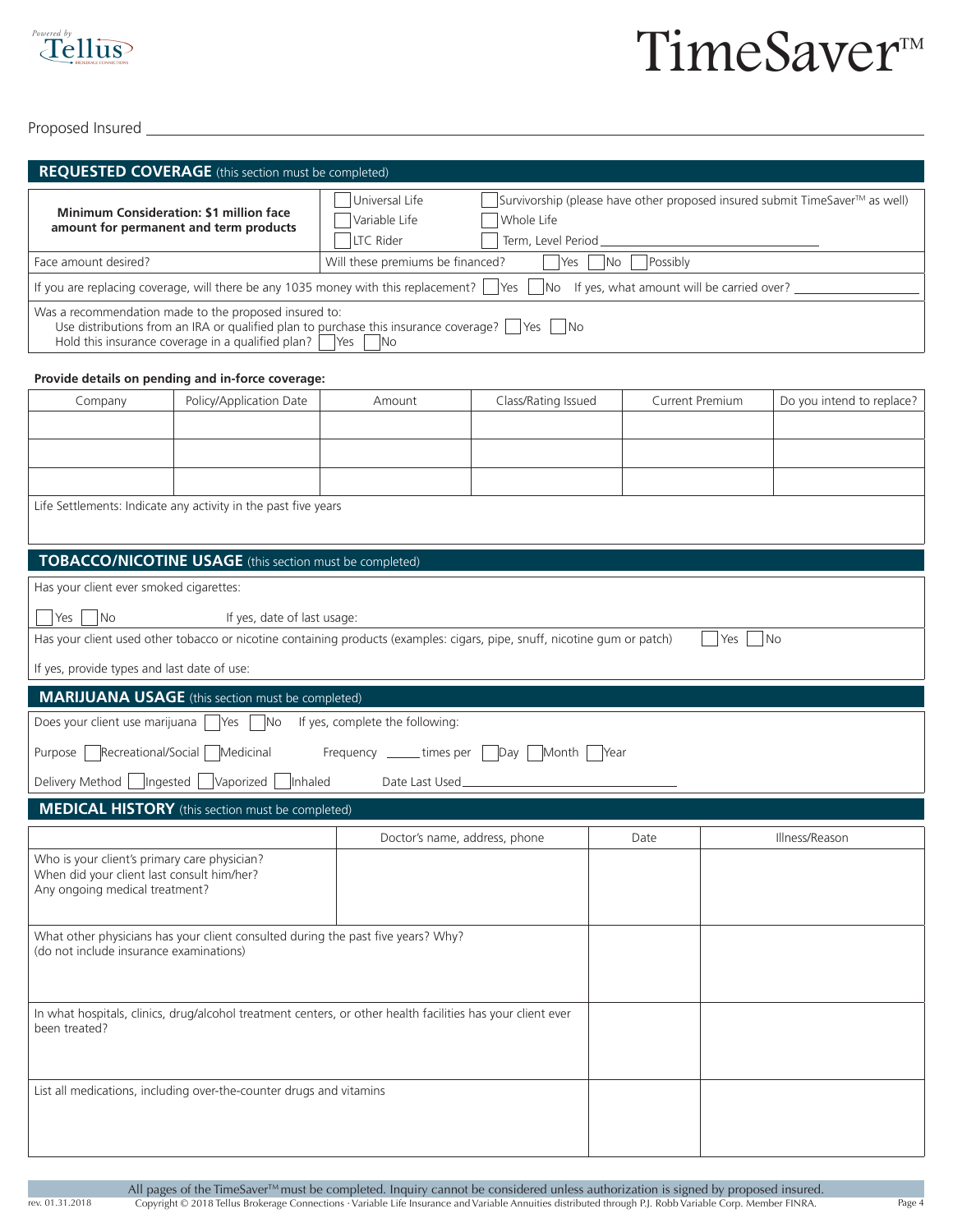

Proposed Insured

| <b>FAMILY HISTORY</b> (this section must be completed)                                                                                                             |           |                                  |                            |
|--------------------------------------------------------------------------------------------------------------------------------------------------------------------|-----------|----------------------------------|----------------------------|
| Have any immediate family members (parents, siblings) been diagnosed or died from heart disease, cancer, or diabetes? If yes, provide details below.<br>Yes<br>No. |           |                                  |                            |
| Relation (mother, father, brother, sister)                                                                                                                         | Diagnosis | Approximate age of disease onset | (if deceased) age at death |
|                                                                                                                                                                    |           |                                  |                            |
|                                                                                                                                                                    |           |                                  |                            |
|                                                                                                                                                                    |           |                                  |                            |
|                                                                                                                                                                    |           |                                  |                            |

| <b>DRUG AND ALCOHOL USAGE QUESTIONNAIRE</b>                                                                                                                     | check here if this section is not applicable                                                                                                                                                                                                  |  |  |
|-----------------------------------------------------------------------------------------------------------------------------------------------------------------|-----------------------------------------------------------------------------------------------------------------------------------------------------------------------------------------------------------------------------------------------|--|--|
| Does your client currently drink alcohol?   Yes   No                                                                                                            | Does your client ever drink substantially more than present?<br><b>Yes</b><br>$\overline{\mathsf{No}}$                                                                                                                                        |  |  |
| $Type(s)$ of Alcohol $\qquad \qquad$                                                                                                                            |                                                                                                                                                                                                                                               |  |  |
|                                                                                                                                                                 | Has your client ever consulted a doctor or received treatment because of alcohol use?                                                                                                                                                         |  |  |
|                                                                                                                                                                 | Ves No If yes, provide details                                                                                                                                                                                                                |  |  |
| Has your client ever used illegal drugs or sought treatment because of drug use?                                                                                | Yes<br> No                                                                                                                                                                                                                                    |  |  |
|                                                                                                                                                                 |                                                                                                                                                                                                                                               |  |  |
| <u> 1989 - Johann Stein, mars ar breithinn ar chuid ann an t-</u><br>Type of drug(s) used $\_\_$                                                                | Date of last use                                                                                                                                                                                                                              |  |  |
| <b>CORONARY</b><br>check here if this section is not applicable                                                                                                 |                                                                                                                                                                                                                                               |  |  |
| Date of diagnosis or first chest pain                                                                                                                           | Number of diseased vessels                                                                                                                                                                                                                    |  |  |
| Dates/details of treatment/surgery (examples: Angioplasty, Bypass)                                                                                              |                                                                                                                                                                                                                                               |  |  |
|                                                                                                                                                                 |                                                                                                                                                                                                                                               |  |  |
|                                                                                                                                                                 |                                                                                                                                                                                                                                               |  |  |
| Date of last stress EKG<br>Results                                                                                                                              | By whom?                                                                                                                                                                                                                                      |  |  |
| Any pain since treatment/surgery?                                                                                                                               |                                                                                                                                                                                                                                               |  |  |
| <b>CANCER</b><br>check here if this section is not applicable                                                                                                   |                                                                                                                                                                                                                                               |  |  |
| Exact name and location of cancer                                                                                                                               | Stage and grade                                                                                                                                                                                                                               |  |  |
| Who would have the pathology report                                                                                                                             | Date/details of treatment/surgery                                                                                                                                                                                                             |  |  |
|                                                                                                                                                                 |                                                                                                                                                                                                                                               |  |  |
| <b>DIABETES</b><br>check here if this section is not applicable                                                                                                 |                                                                                                                                                                                                                                               |  |  |
| Date of diagnosis<br>Treatment<br>Diet only                                                                                                                     | Oral medication<br>Insulin<br>Details                                                                                                                                                                                                         |  |  |
| Does your client regularly test his/her<br>Results<br>blood glucose?<br>Yes<br>No.                                                                              | Frequency                                                                                                                                                                                                                                     |  |  |
| Latest result of glycohemoglobin (A1C) test _________________ mg%                                                                                               | Date ______                                                                                                                                                                                                                                   |  |  |
| Has your client been diagnosed with having protein and/or microalbumin in urine?                                                                                | Yes<br>$\overline{\textsf{No}}$                                                                                                                                                                                                               |  |  |
| Have your client ever had:<br>Eye trouble<br>Yes<br>$\overline{\mathsf{No}}$<br>Have your client ever had:<br>Kidney trouble<br>Yes<br>$\overline{\mathsf{No}}$ | Heart trouble<br>Yes<br>No<br>High blood pressure<br>Yes<br>No<br>Neuritis/Neuralgia<br>Insulin reactions<br>Yes<br>No<br>Yes<br>No                                                                                                           |  |  |
| <b>HAZARDOUS ACTIVITIES</b><br>check here if this section is not applicable                                                                                     |                                                                                                                                                                                                                                               |  |  |
| Is your client a private pilot?<br>How many total hours has your client<br>$\Box$ Yes $\Box$ No If yes, provide details.<br>flown as Pilot in Command?          | How many hours does your client fly<br>Does your client have an IFR<br>$(instrument flight rating)$ Yes<br>per year?<br>No                                                                                                                    |  |  |
| Does your client participate in the following activities? (check those that apply)                                                                              |                                                                                                                                                                                                                                               |  |  |
| $\square$ Scuba Diving<br>$\square$ Bungee Jumping<br>□Mountain Climbing<br>$\Box$ Hang Gliding                                                                 | $\Box$ Ultralight Flying<br>$\Box$ Sky Diving<br>□ Auto/Motorcycle Racing<br>$\Box$ Other.                                                                                                                                                    |  |  |
| <b>DRIVING HISTORY</b><br>check here if this section is not applicable                                                                                          |                                                                                                                                                                                                                                               |  |  |
| <b>DUI/DWI</b><br>Reckless Driving                                                                                                                              | Suspensions<br>Any moving violations in the last five                                                                                                                                                                                         |  |  |
|                                                                                                                                                                 | vears?                                                                                                                                                                                                                                        |  |  |
|                                                                                                                                                                 |                                                                                                                                                                                                                                               |  |  |
|                                                                                                                                                                 | Please refer to our website or contact your Account Manager for additional questionnaires and information.<br>All pages of the TimeSaver™ must be completed. Inquiry cannot be considered unless authorization is signed by proposed insured. |  |  |

Copyright © 2018 Tellus Brokerage Connections · Variable Life Insurance and Variable Annuities distributed through P.J. Robb Variable Corp. Member FINRA.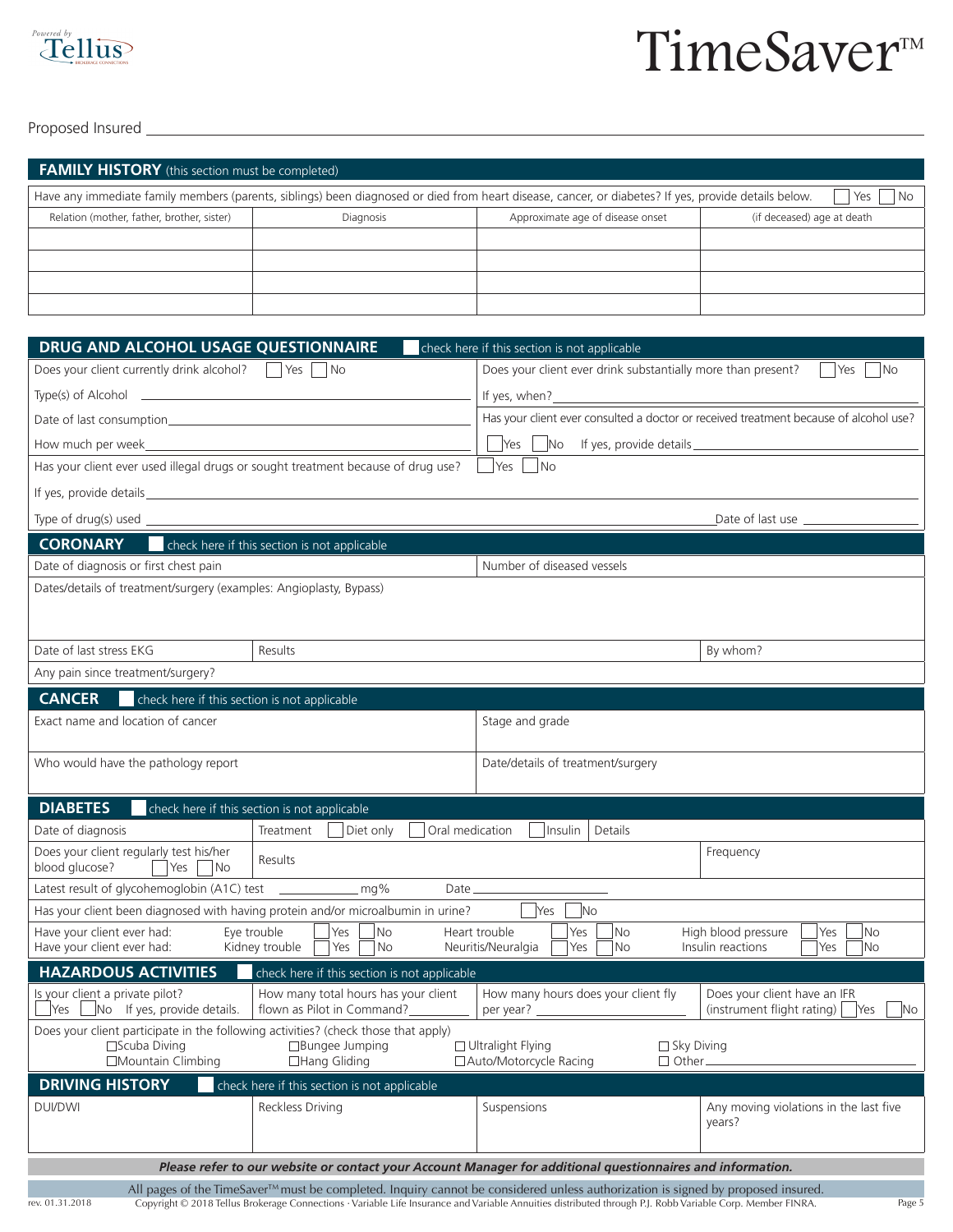

Proposed Insured

rev. 01.31.2018

#### **UNDERWRITING CREDITS**

Completing the information below can help us secure the best offer for your client as many carriers can use various crediting options to improve offers.

| Complete physical exam by a<br>physician within the past year                      | Date of Testing | Doctor Contact Information |
|------------------------------------------------------------------------------------|-----------------|----------------------------|
| Executive physical (Mayo, Cooper Clinic,<br>Cleveland Clinic) within the past year | Date of Testing | Doctor Contact Information |
| Preventative wellness studies within<br>the past two years with normal results     | Date of Testing | Doctor Contact Information |
| Digital rectal exam<br>PSA testing                                                 |                 |                            |
| Physician skin exam                                                                |                 |                            |
| Physician testicular exam                                                          |                 |                            |
| Colonoscopy                                                                        |                 |                            |
| Occult blood in stool testing (stool cards)                                        |                 |                            |
| Bone density test                                                                  |                 |                            |
| Mammogram                                                                          |                 |                            |
| Pap smear                                                                          |                 |                            |
| Physician breast exam                                                              |                 |                            |

Exercise (list type of exercise, how many times per week and length of each session)

| Cardiac testing within the past<br>two years with normal results<br>Resting EKG | Date of Testing                           | Doctor Contact Information                                                                                                                                                                                                     |
|---------------------------------------------------------------------------------|-------------------------------------------|--------------------------------------------------------------------------------------------------------------------------------------------------------------------------------------------------------------------------------|
| Treadmill stress test                                                           |                                           |                                                                                                                                                                                                                                |
| Nuclear stress test                                                             |                                           |                                                                                                                                                                                                                                |
| Echocardiogram                                                                  |                                           |                                                                                                                                                                                                                                |
| Catheterization or angiogram                                                    |                                           |                                                                                                                                                                                                                                |
| Coronary Calcium Testing (EBCT)<br>with a zero score                            |                                           |                                                                                                                                                                                                                                |
| Other testing within the past                                                   |                                           |                                                                                                                                                                                                                                |
| two years with normal results                                                   | Date of Testing                           | Doctor Contact Information                                                                                                                                                                                                     |
| Chest CT                                                                        |                                           |                                                                                                                                                                                                                                |
| Abdominal CT                                                                    | the control of the control of the control |                                                                                                                                                                                                                                |
| Normal CBC (Complete Blood Count)                                               | <u> 1990 - Jan Barbara Barbara, p</u>     |                                                                                                                                                                                                                                |
| Normal Pulmonary Function<br>Testing/Spirometry                                 |                                           |                                                                                                                                                                                                                                |
| Older Age (70+)                                                                 |                                           |                                                                                                                                                                                                                                |
|                                                                                 |                                           |                                                                                                                                                                                                                                |
|                                                                                 |                                           | Social clubs/groups/volunteer work. The context of the context of the context of the context of the context of                                                                                                                 |
| Hobbies                                                                         |                                           | <u> 1989 - Johann Stein, mars an de Britannich (b. 1989)</u>                                                                                                                                                                   |
|                                                                                 |                                           | Travel in the past year. The contract of the contract of the contract of the contract of the contract of the contract of the contract of the contract of the contract of the contract of the contract of the contract of the c |
|                                                                                 |                                           |                                                                                                                                                                                                                                |
| Does the client work full time, part time, or in consulting?                    |                                           |                                                                                                                                                                                                                                |

*Please refer to our website or contact your Account Manager for additional questionnaires and information.*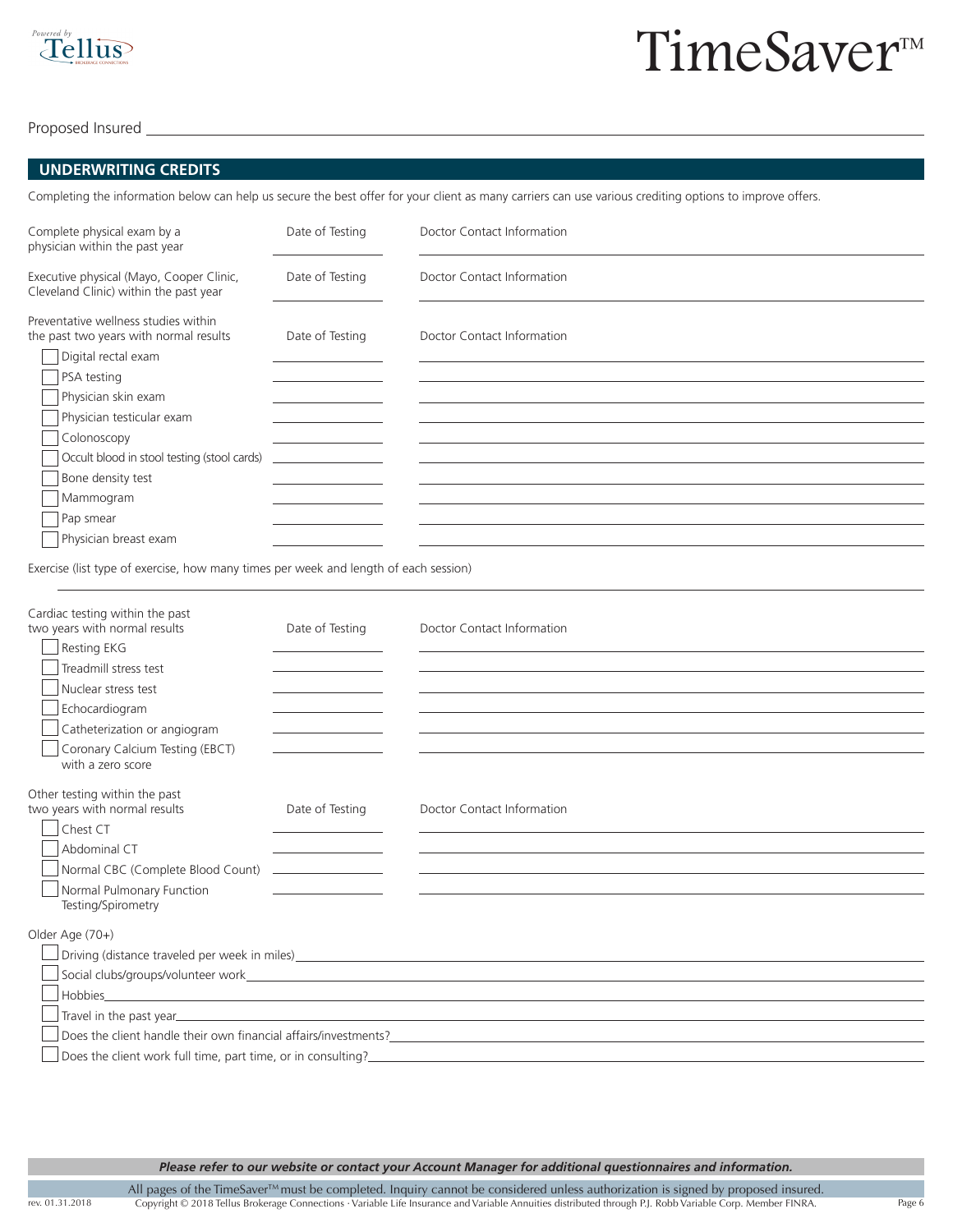

Proposed Insured Social Security Number

### **HIPAA AUTHORIZATION FOR USE AND DISCLOSURE OF PROTECTED HEALTH INFORMATION (PHI)**

The undersigned insured(s) (hereafter referred to as "I", "me" or "my"), authorizes the use and disclosure of my personal health and medical information protected by state and federal law including the privacy regulations promulgated pursuant to the Health Insurance Portability and Accountability Act of 1996 (HIPAA) as follows:

**Description and Purpose of Disclosure:** This authorization shall apply to any and all of my personal health and medical information, including medical records in their entirety which may contain mental health records (excluding psychotherapy notes, as defined by HIPAA) and restricted records, life expectancy reports, prescription drug records, HIV-related information, use of alcohol or controlled or prohibited substances, and employment records, whether or not personally or individually identifiable (collectively referred to as my "PHI"). This authorization and all uses and disclosures of my PHI made under this authorization are for the purposes of allowing Tellus Brokerage Connections and any affiliated companies (hereinafter collectively "Tellus") and any Authorized Recipient (as defined below) to: (1) determine my eligibility for Insurance Products and Services, as defined below; and/or (2) market Insurance Products and Services to me.

"Insurance Products and Services" means, for example, life insurance, disability insurance, as well as premium financing and other similar types of products and services. Insurance Products and Services also include long term care or other types of health insurance.

**Classes of Persons Authorized to Disclose My PHI:** I authorize any health care provider, including any doctor, hospital or medically-related facility, nurse, pharmacy, physician, practitioner, or practitioner practice group (each an "Authorized HCP"), and any insurance company, HMO/PPO or similar organization, employer or, except as may be limited by state law, any other organization, institution or person that has my PHI to disclose to Tellus or any Authorized Recipient, any such records or information as provided under this authorization.

**Classes of Persons Authorized to Receive My PHI:** PHI received by Tellus may be disclosed under this authorization to any affiliates, subsidiaries, corporate parents, agents, independent contractors, insurance carriers, authorized representatives, premium finance entities, settlement providers, policy buyers or potential policy buyers, life expectancy underwriters and the officers, directors, employees, agents, and other representatives of each and to any other person or entity for the purposes herein described (each an "Authorized Recipient").

Further Disclosure Authorization: I authorize each Authorized Recipient to further disclose my PHI as necessary to carry out the purposes under this authorization. I understand and acknowledge that PHI that is redisclosed by the Authorized Recipient may no longer be protected by law. I further acknowledge that some state and federal laws prohibit the further disclosure of information regarding the diagnosis, prognosis and treatment of drug or alcohol abuse, communicable diseases or infection including sexually-transmitted diseases or HIV without specific written consent. I hereby authorize Tellus and each Authorized Recipient to further disclose the foregoing information to the extent such disclosure is necessary in order to carry out the purposes under this authorization.

**Expiration of Authorization:** This authorization shall remain valid for two (2) years after the date signed below.

Right to Revoke: I understand that I may revoke this authorization at any time by sending a written request for revocation to Tellus or to any Authorized HCP at such address designated to me. Any revocation of this authorization shall not apply to the extent that any person has taken action in reliance upon this authorization prior to receiving written notice of my revocation.

This authorization complies with the provisions of the HIPAA Privacy Rule governing authorizations (45 C.F.R. Sec. 164.508). I understand that this authorization is a requirement for the underwriting, sale or settling of Insurance Products and Services and Tellus may condition enrollment, eligibility, benefits, sale or settling of Insurance Products and Services on whether I sign this authorization.

A copy or facsimile of this authorization shall be as valid as the original. This authorization may be executed in any number of counterparts, each of which shall be deemed to be an original and all of which counterparts, taken together, shall constitute but one and the same instrument. I certify that I am executing and delivering this authorization freely and voluntarily as of the date written below. I further certify that I have received and retained a copy of this signed authorization for future reference.

Signature of Insured/Proposed Insured

Date

Signature of Authorized Representative

rev. 01.31.2018

Date Relationship/Authority to Represent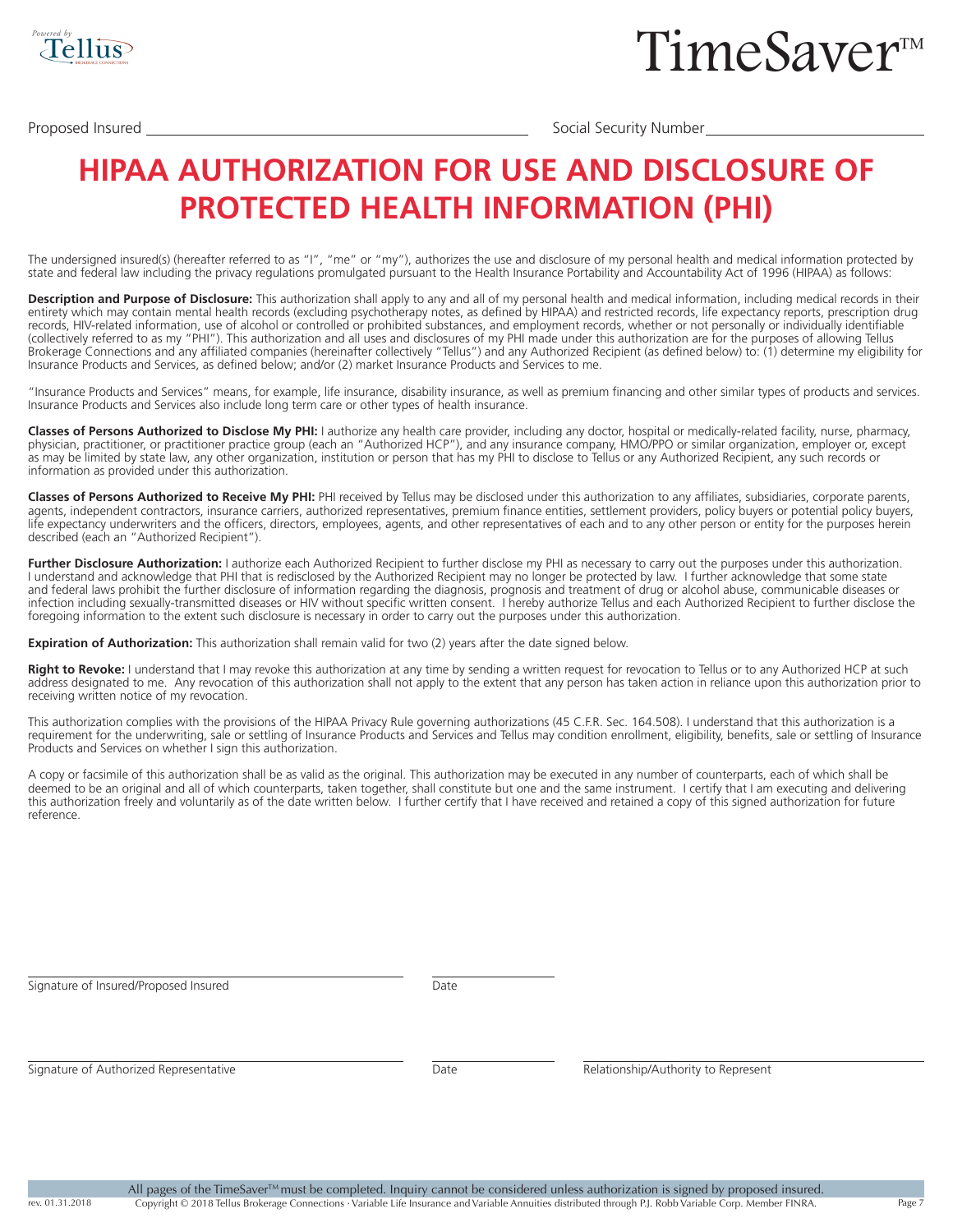

Proposed Insured Social Security Number

### **AUTHORIZATION FOR USE AND DISCLOSURE OF NONPUBLIC PERSONAL INFORMATION (NPI)**

I, the Policy Owner/Proposed Policy Owner, authorize Tellus Brokerage Connections or any affiliated company (hereinafter collectively "Tellus") to use and disclose any and all Nonpublic Personal Information (NPI) about me to any Authorized Recipient, as such terms are defined below. This authorization and all uses and disclosures of my NPI made under this authorization are for the purposes of allowing Tellus and any Authorized Recipient to: (1) determine my eligibility for Insurance Products and Services, as defined below; and/or; (2) market Insurance Products and Services to me.

I, the Insured/Proposed Insured (if different than the Policy Owner/Proposed Policy Owner), authorize Tellus Brokerage Connections or any affiliated company (hereinafter collectively "Tellus") to use and disclose any and all Nonpublic Personal Information (NPI) about me to any Authorized Recipient (as such terms are defined below). This authorization and all uses and disclosures of my NPI made under this authorization are for the purposes of allowing Tellus and any Authorized Recipient to: (1) determine my eligibility for Insurance Products and Services, as defined below; (2) market Insurance Products and Services to me; and/or (3) underwrite my health and/or life expectancy in connection with Insurance Products and Services.

"Nonpublic Personal Information" means information, including, without limitation, nonpublic personal, financial, health and medical information about the Policy Owner and Insured (if different than the Policy Owner) and the Policy Owner/Insured's identity as an owner/insured under a Life Insurance Policy that is obtained, whether from the Policy Owner/Insured, any of the Policy Owner's/Insured's agents or representatives, any insurance company, health care or medical provider, professional or facility or any other source.

"Authorized Recipient" includes any affiliates, subsidiaries, corporate parents, agents, independent contractors, insurance carriers, authorized representatives, premium finance entities, settlement providers, policy buyers or potential policy buyers, life expectancy underwriters and the officers, directors, employees, agents, and other representatives of each and to any other person or entity for the purposes herein described.

"Insurance Products and Services" means, for example, life insurance, disability insurance, as well as premium financing and other similar types of products and services. Insurance Products and Services also include long term care or other types of health insurance.

The Policy Owner and Insured/Proposed Policy Owner and Insured (if different than the Policy Owner) each agree and consent that this authorization shall be effective from the date hereof until the earlier of (a) the date that is two (2) years after the date hereof, or (b) an earlier date as may be required by applicable law or regulation. The Policy Owner and Insured/Proposed Policy Owner and Insured (if different than the Policy Owner) have the right to revoke this authorization, at any time, by providing written notification to Tellus.

A copy or facsimile of this authorization shall be as valid as the original. This authorization may be executed in any number of counterparts, each of which shall be deemed to be an original and all of which counterparts, taken together, shall constitute but one and the same instrument. The Policy Owner and Insured/Proposed Policy Owner and Insured (if different than the Policy Owner) each certify that he or she is executing and delivering this authorization freely and voluntarily as of the date written below. The Policy Owner and Insured/Proposed Policy Owner and Insured (if different than the Policy Owner) further certify that the authorization is written in plain language and acknowledge that each has received and retained a copy of this signed authorization for future reference.

```
Signature of Insured/Proposed Insured Printed Name Printed Name Printed Name Date
```
rev. 01.31.2018